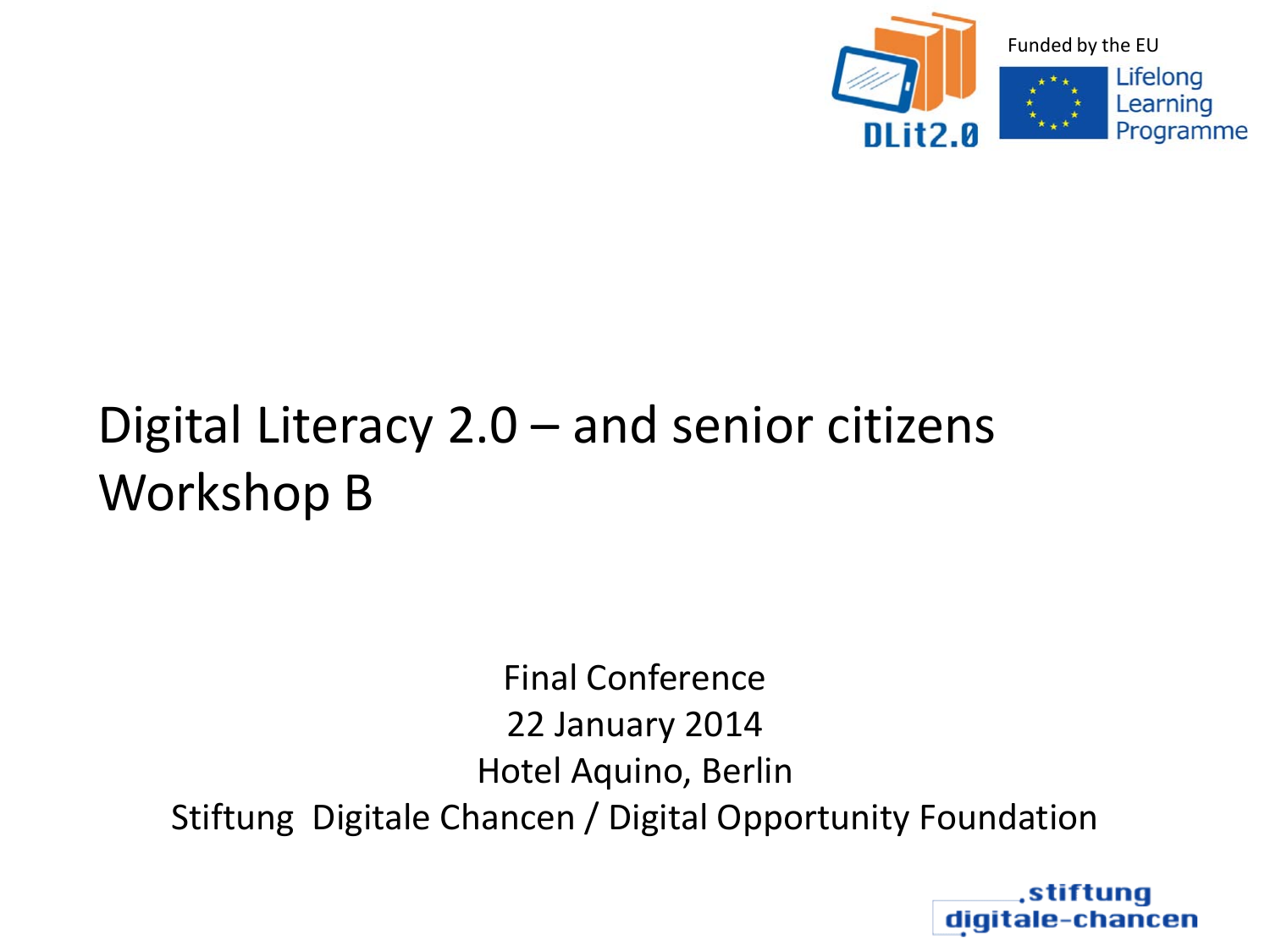

**Overview** 

- 1. Getting acquainted
- 2. Senior citizens as target group
- 3. Examples for using web 2.0 applications
- 3. Account of practical experience
- 4. Putting the approach to the test
- 5. Collection of results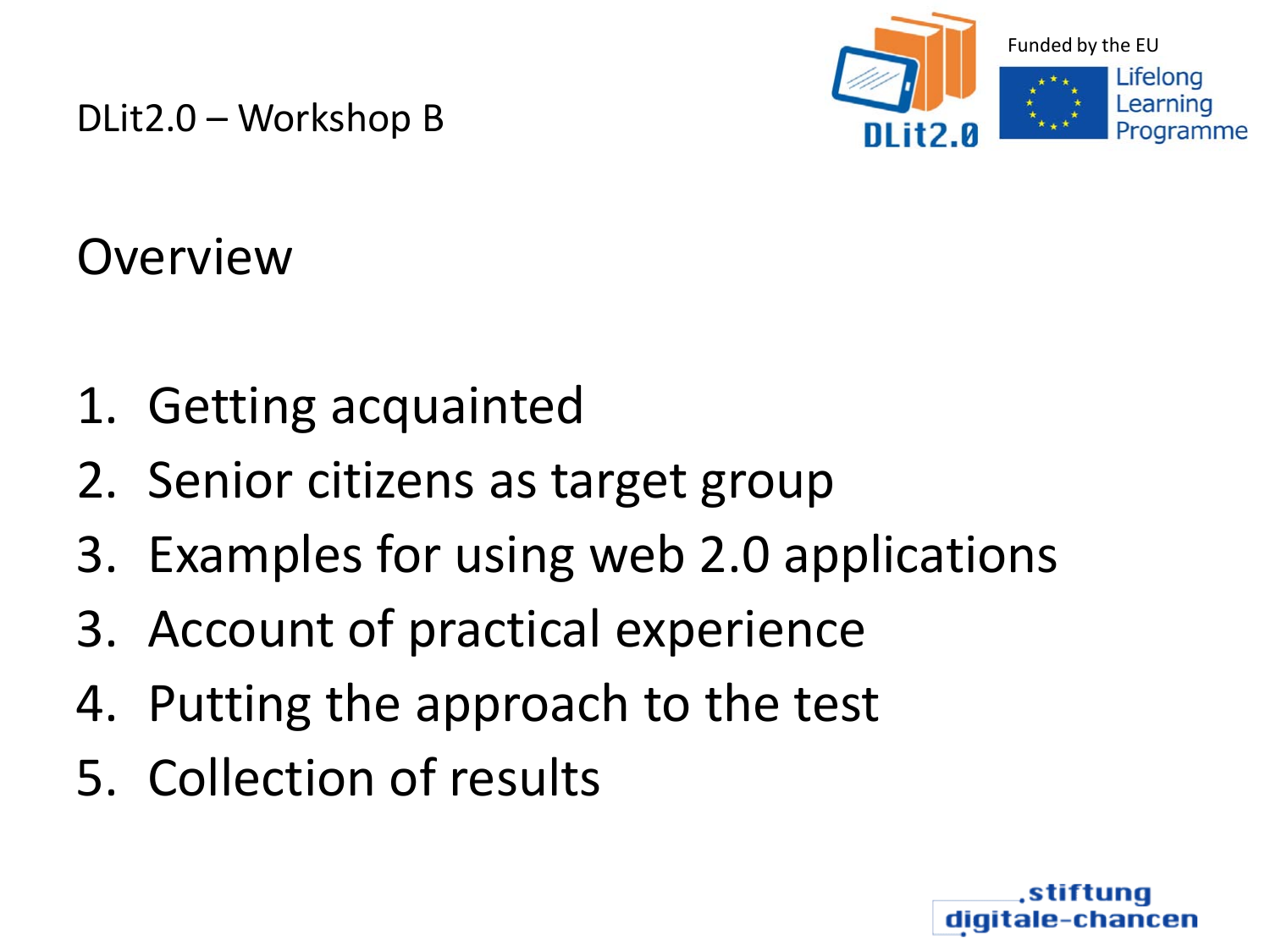

stiftung digitale-chancen

### Senior citizens as target group

|      | Onliner nach Altersgruppen |                 |                 |                 |                 |                 |              |
|------|----------------------------|-----------------|-----------------|-----------------|-----------------|-----------------|--------------|
| Jahr | 14 - 19 Jahre              | $20 - 29$ Jahre | $30 - 39$ Jahre | $40 - 49$ Jahre | $50 - 59$ Jahre | $60 - 69$ Jahre | $70 +$ Jahre |
| 2013 | 97,5                       | 96,8            | 94,3            | 88,2            | 78,8            | 63,7            | 30,2         |
| 2012 | 97,7                       | 96,9            | 94,1            | 87,9            | 76,6            | 60,4            | 28,2         |

> Anteil der Internetnutzer in den jüngeren Altersgruppen stagniert, da hier bereits ein hoher Sättigungsgrad erreicht ist.

A Merkliche Zuwächse bei Personen ab 50 Jahren; Nutzer zwischen 60 und 69 Jahren mit höchstem Anstieg (+3,3 Prozentpunkte).

source: D21 Digital-Index 2013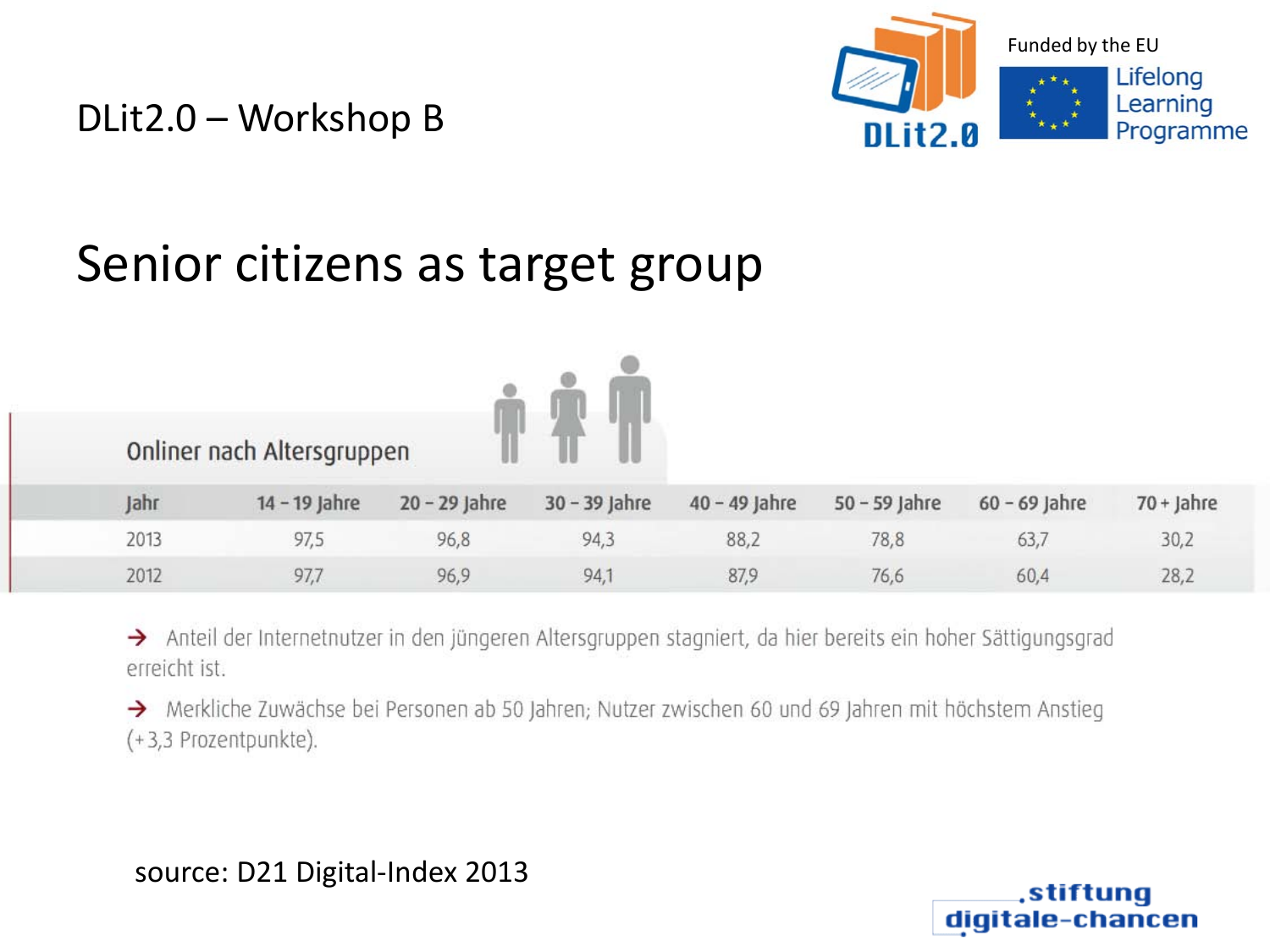

# Types of Onliners Smart Mobilist (3,2 %)





## Passionate Onliner (15 %)

source: D21 Digital-Index 2013

stiftuna digitale-chancen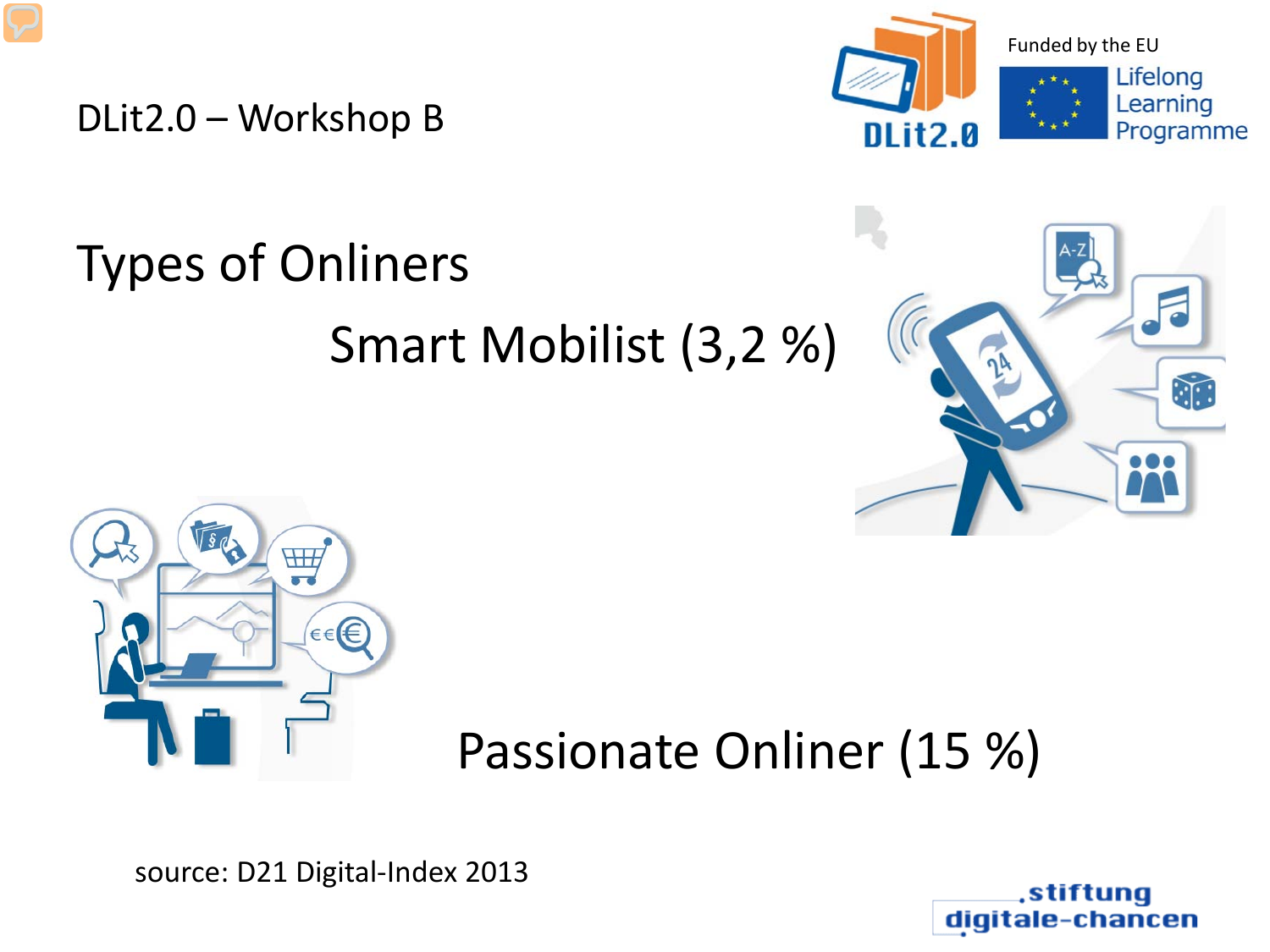Onliner Typen :

## Reflective Professional (15,4%)







Cautious Pragmatician (9,5%)

source: D21 Digital-Index 2013

stiftung digi -chancen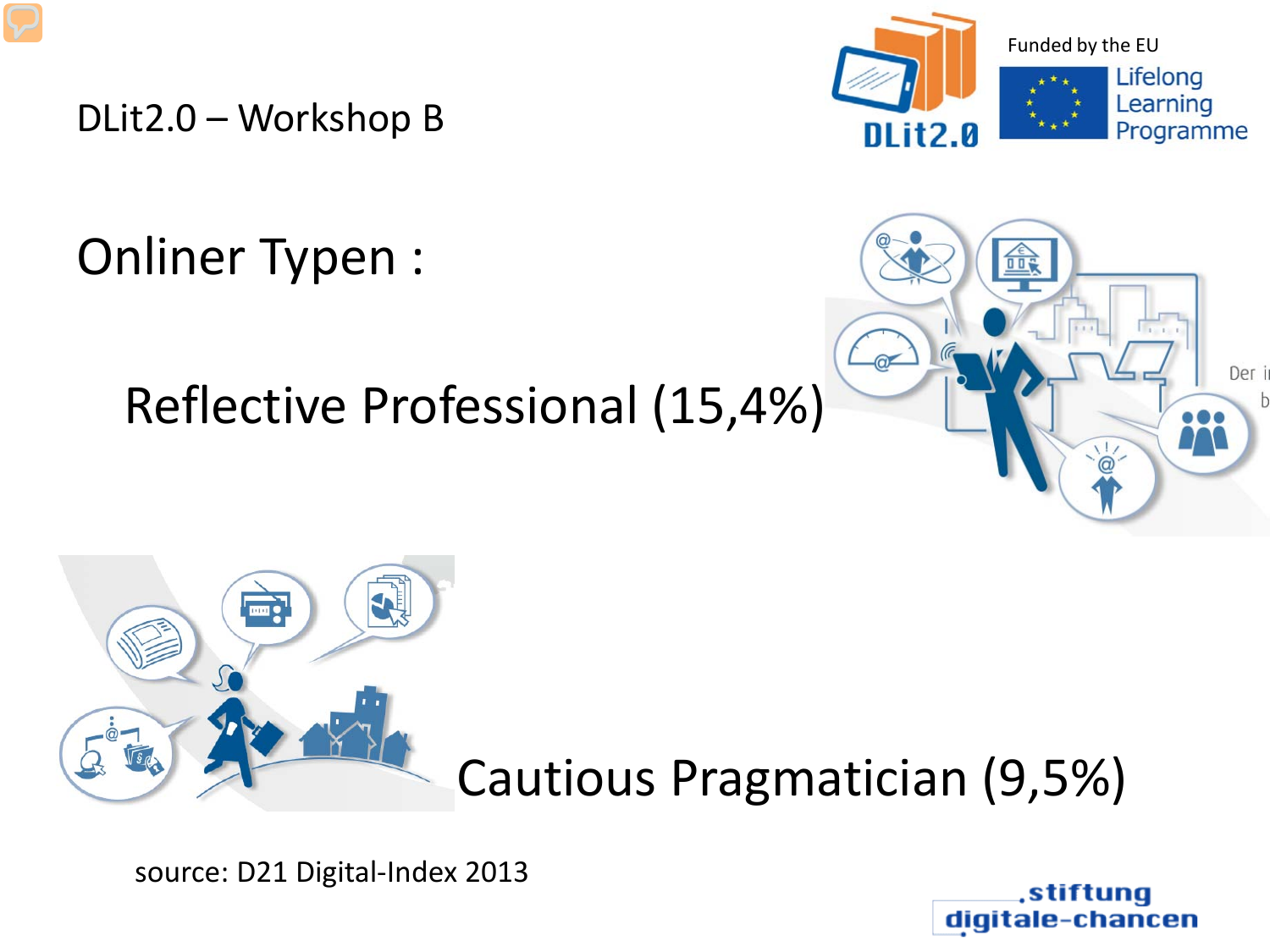Onliner Typen :

### Domestic Casual User (27,9 %)







source: D21 Digital-Index 2013

stiftuna digit -chancen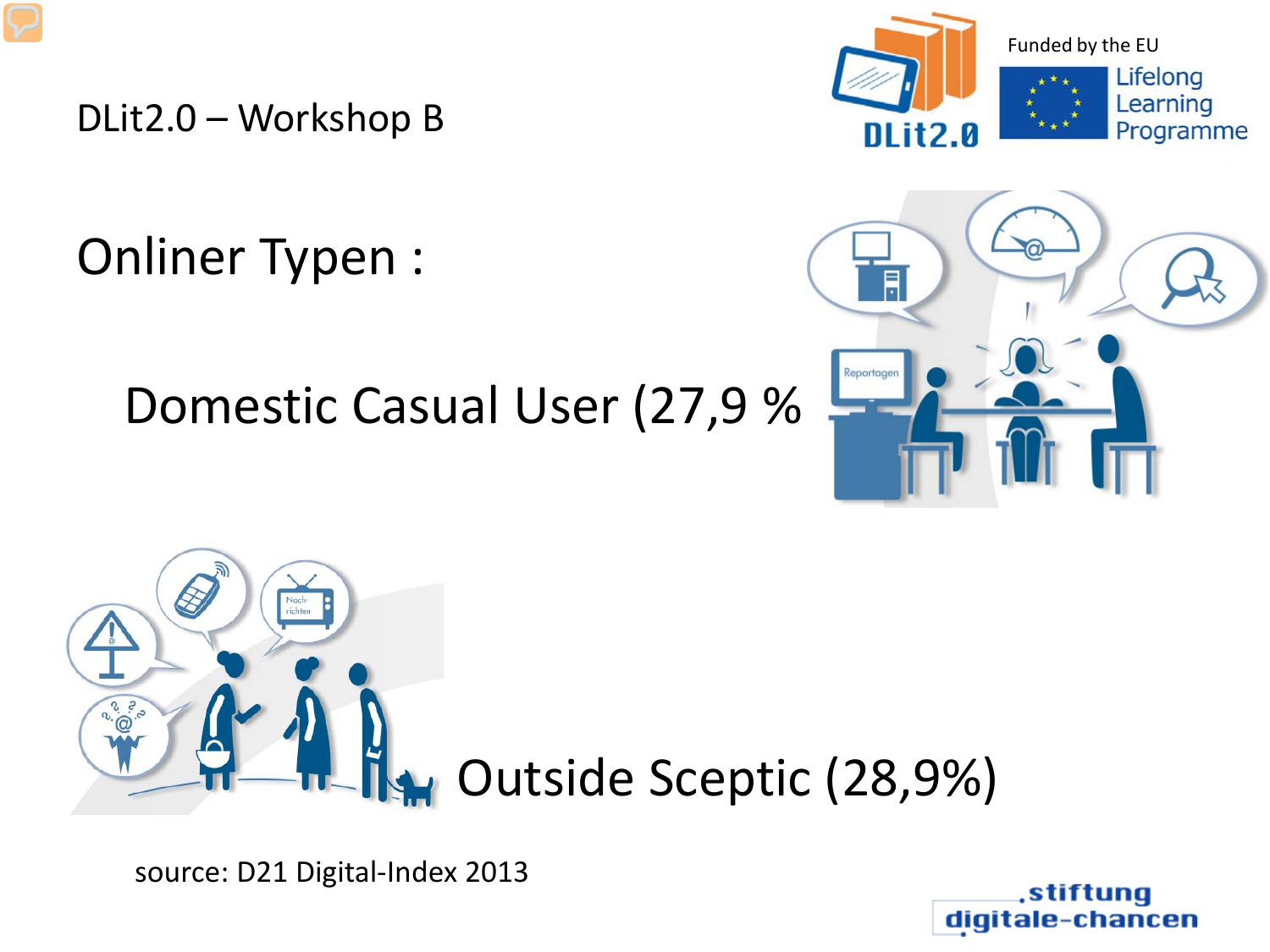

## Offliners' reasons not to use the internet:

- familiy / friends accomplish the tasks
- concerns about the protection of personal data
- no experience with the internet
- Too complicated

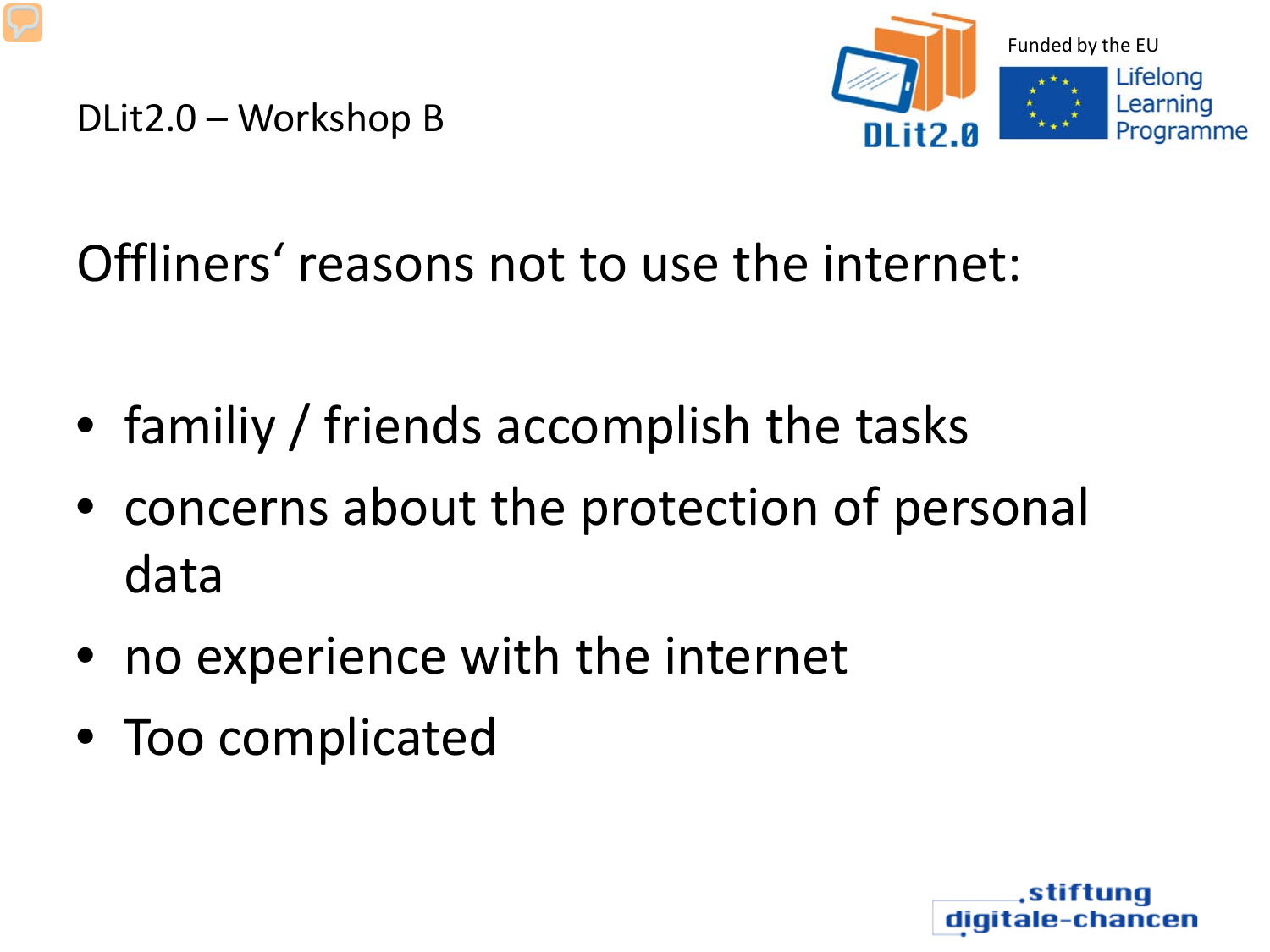

Opportunities:

- Cost-free contact with family members
- Information research, e.g. health
- Entertainment, e.g. songs, videos
- Online shopping

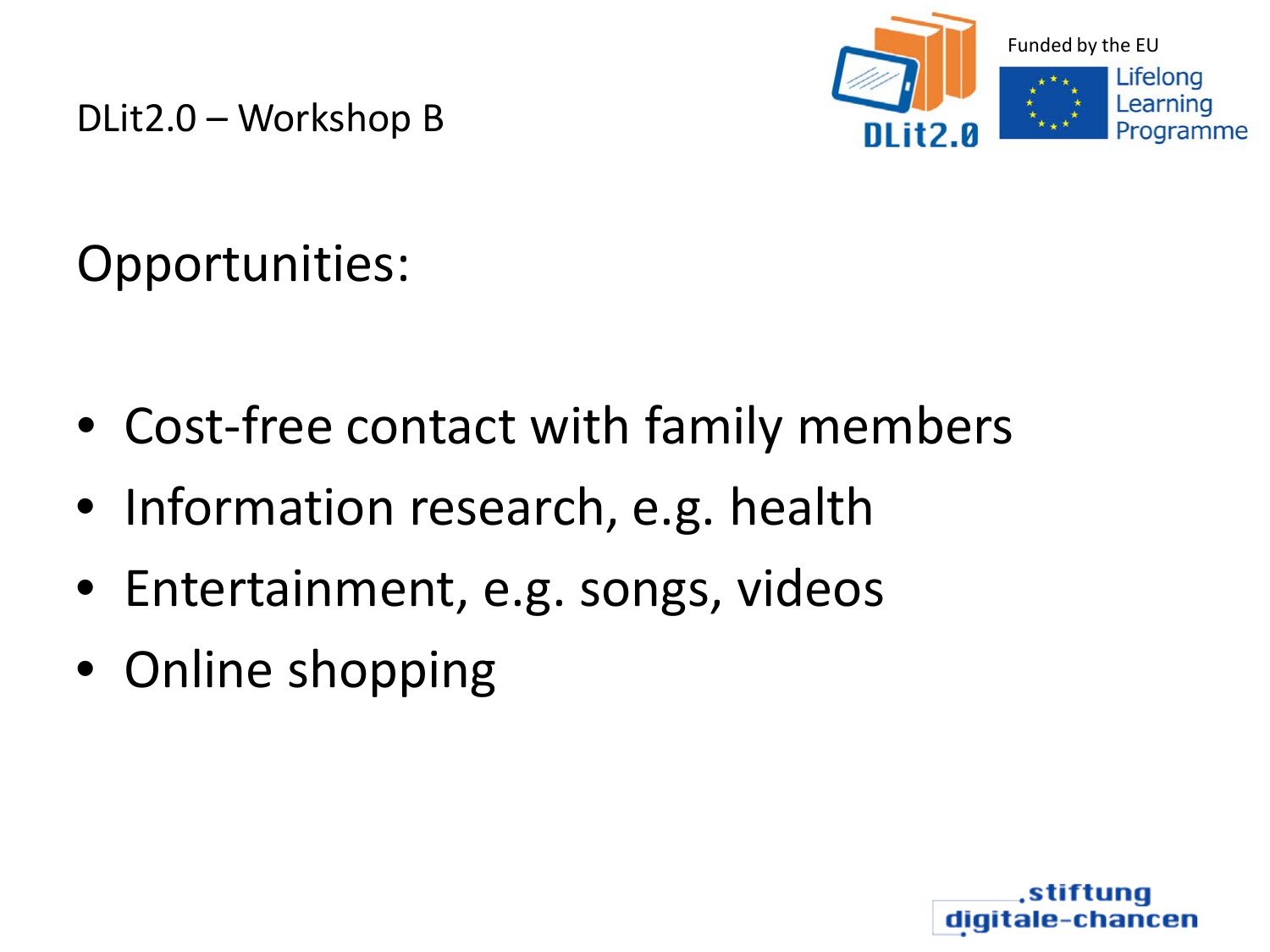

digitale-chancen